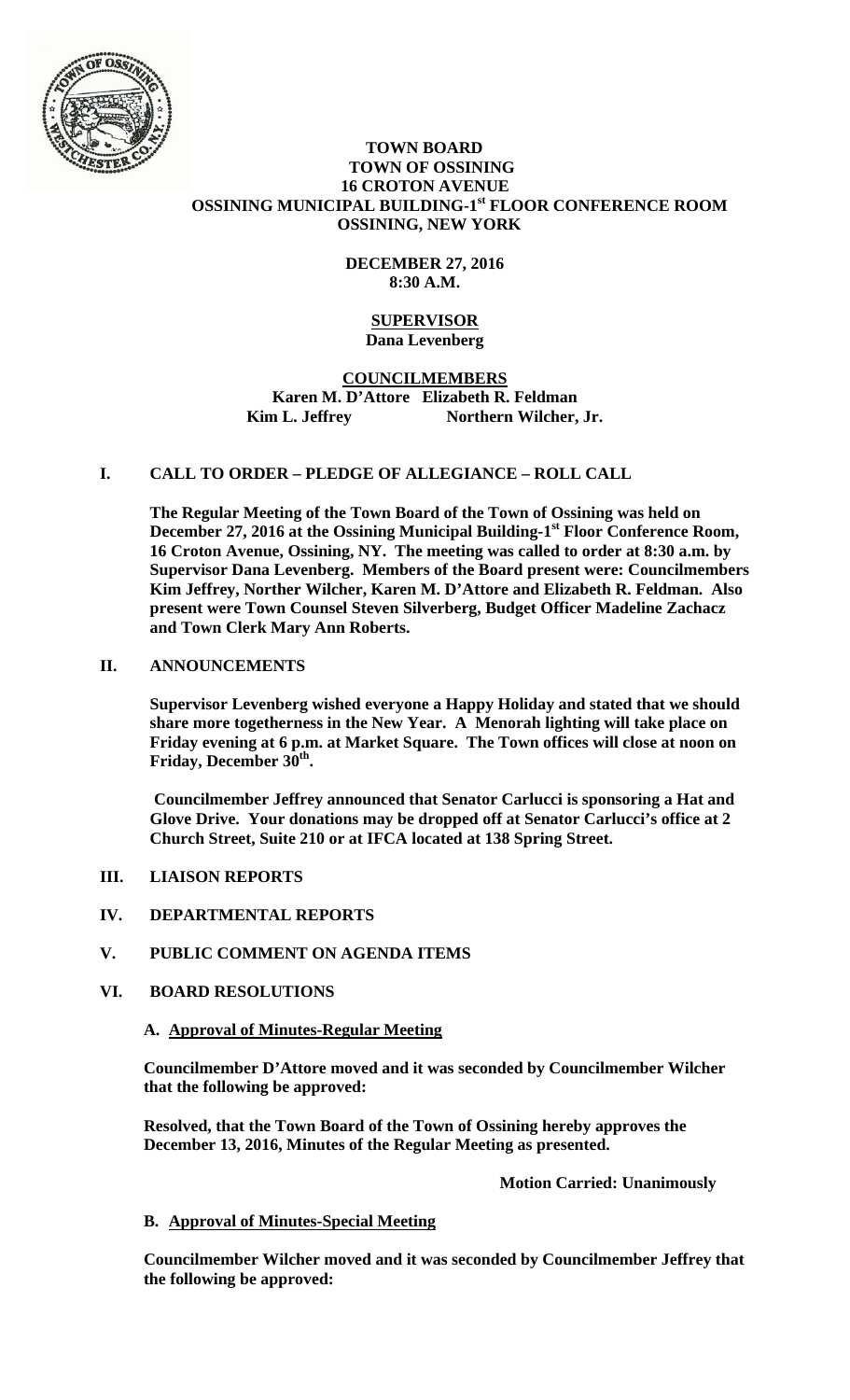**Resolved, that the Town Board of the Town of Ossining hereby approves the December 20, 2016, Minutes of the Special Meeting as presented.** 

 **Motion Carried: Unanimously** 

#### **C. Approval of Voucher Detail Report**

**Councilmember Wilcher moved and it was seconded by Councilmember Jeffrey that the following be approved:** 

**Resolved, that the Town Board of the Town of Ossining hereby approves the Voucher Detail Report dated December 27, 2016 in the amount of \$228,174.67.** 

 **Motion Carried: Unanimously**

### **D. Finance- Capital Project #2014-2187- Town-wide Revaluation**

**Councilmember D'Attore moved and it was seconded by Councilmember Wilcher that the following be approved:** 

**Resolved, that the Town Board of the Town of Ossining authorizes a 2016 budget adjustment to Capital Project #2014-2187, entitled "Town-wide Revaluation" increasing the project budget from \$1,400,000 to \$1,800,000 in accordance with the 2016 Bond Anticipation Note.** 

**Increase: 037.1355.2187 \$ 400,000 Town-wide Revaluation (Expense) Increase: 037.0037.5730.0187 \$ 400,000 Town-wide Revaluation (Revenue)** 

**Motion Carried: Unanimously** 

#### **E. Zoning Board of Appeals- Appointment**

**Councilmember D'Attore moved and it was seconded by Councilmember Jeffrey that the following be approved:** 

**Resolved, that the Town Board hereby appoints Jerry Gershner, Ossining, to fill the remainder of an unexpired term on the Town's Zoning Board of Appeals, set to expire on December 31st, 2017.** 

 **Motion Carried: Unanimously** 

#### **F. Zoning Board of Appeals- Appointment**

**Councilmember Wilcher moved and it was seconded by Councilmember Jeffrey that the following be approved:** 

**Resolved, that the Town Board hereby appoints David O'Neil, Ossining, to fill the remainder of an unexpired term on the Town's Zoning Board of Appeals, set to expire on December 31st, 2017.**

**Motion Carried: Unanimously** 

#### **G. Contract for Technical Services Related to Town-Wide Revaluation**

**Councilmember Jeffrey moved and it was seconded by Councilmember Wilcher that the following be approved:** 

**Resolved, that the Town Board of the Town of Ossining hereby authorizes the Supervisor to sign a contract for technical services related to the Town-wide revaluation with Municipal Reval, Inc., 982 Main Street, Suite 4-275, Fishkill New York, upon final approval by Counsel to the Town.** 

 **Motion Carried: Unanimously**